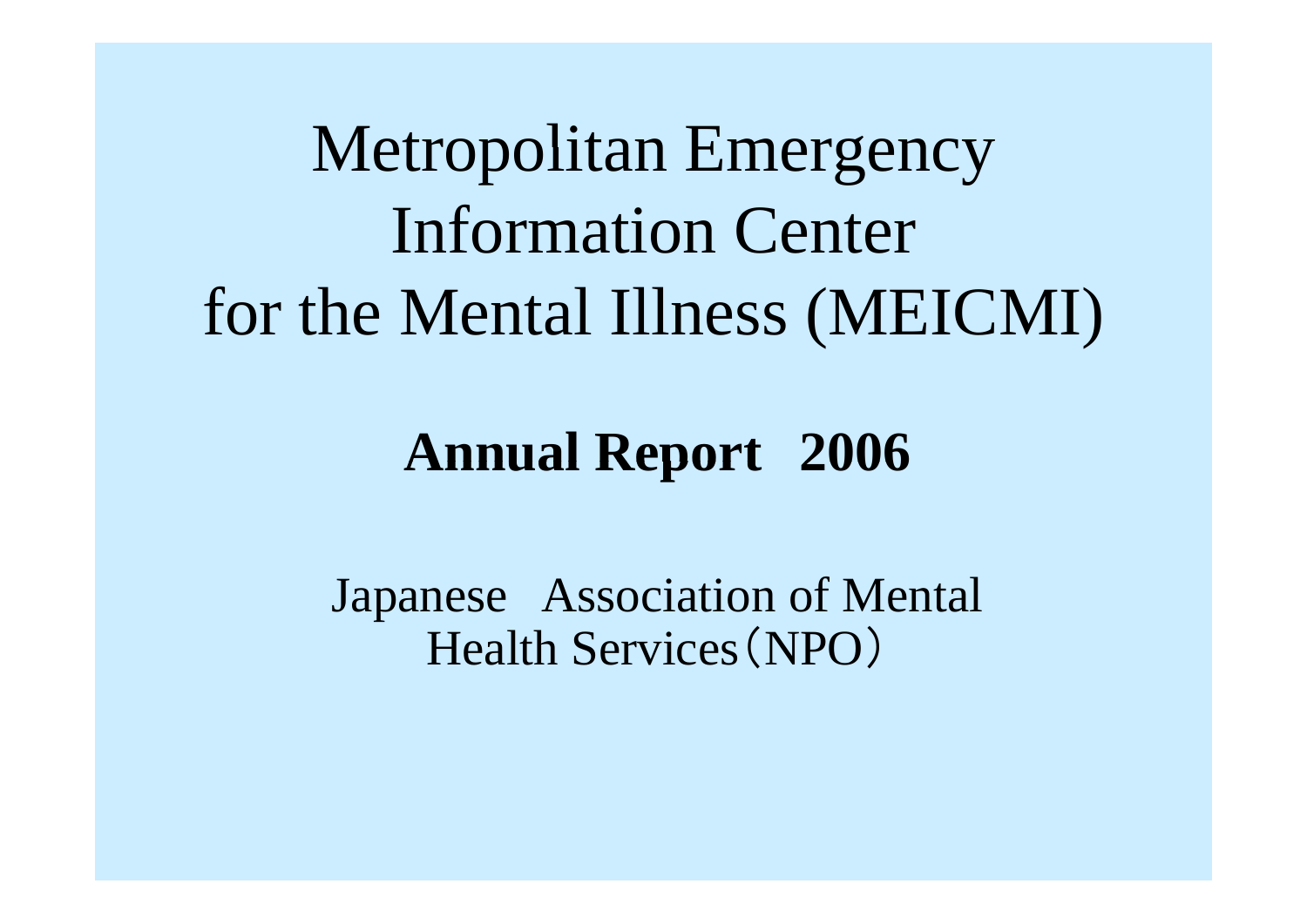# The results of 2006

|                                          | Apr            | <b>May</b>              | Jun  | Jul          | Aug            | <b>Sep</b>     | Oct          | <b>Nov</b>     | <b>Dec</b> | Jan  | Feb | Mar             | <b>Total</b> |
|------------------------------------------|----------------|-------------------------|------|--------------|----------------|----------------|--------------|----------------|------------|------|-----|-----------------|--------------|
| <b>Number of phone calls</b>             | 954            | 997                     | 1019 | 121          | 998            | 1104           | 1003         | 890            | 973        | 1044 | 899 | 881             | 11883        |
| <b>Primary emergent</b>                  | 3 <sup>°</sup> | $6\phantom{a}$          | 6    | 4            | 4              | $\overline{2}$ | 4            | $6\phantom{a}$ | 8          | 14   | 5   | 10 <sub>1</sub> | 72           |
| Secondary emergent                       | 22             | 25                      | 24   | 21           | 36             | 26             | 19           | 26             | 25         | 25   | 27  | 19 <sup>°</sup> | 295          |
| <b>Psycho-somatically</b><br>complicated | 2 <sup>1</sup> | $\overline{\mathbf{0}}$ |      | $\mathbf{0}$ | 2 <sup>1</sup> | 3              | $\mathbf{0}$ | $\overline{2}$ | $\bf{0}$   | O    |     | $\mathbf{2}$    | 12           |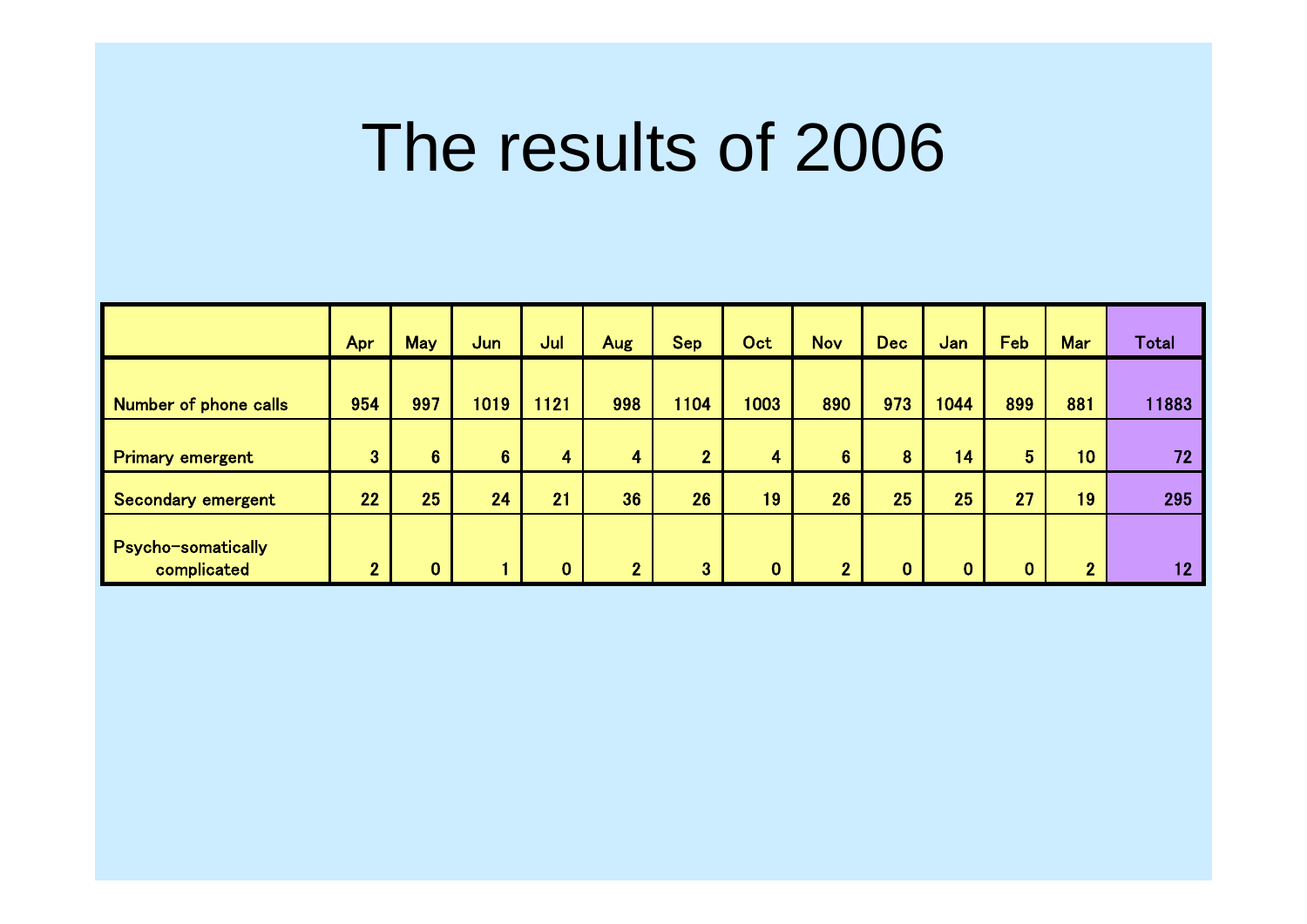### Numerical change in phone calls

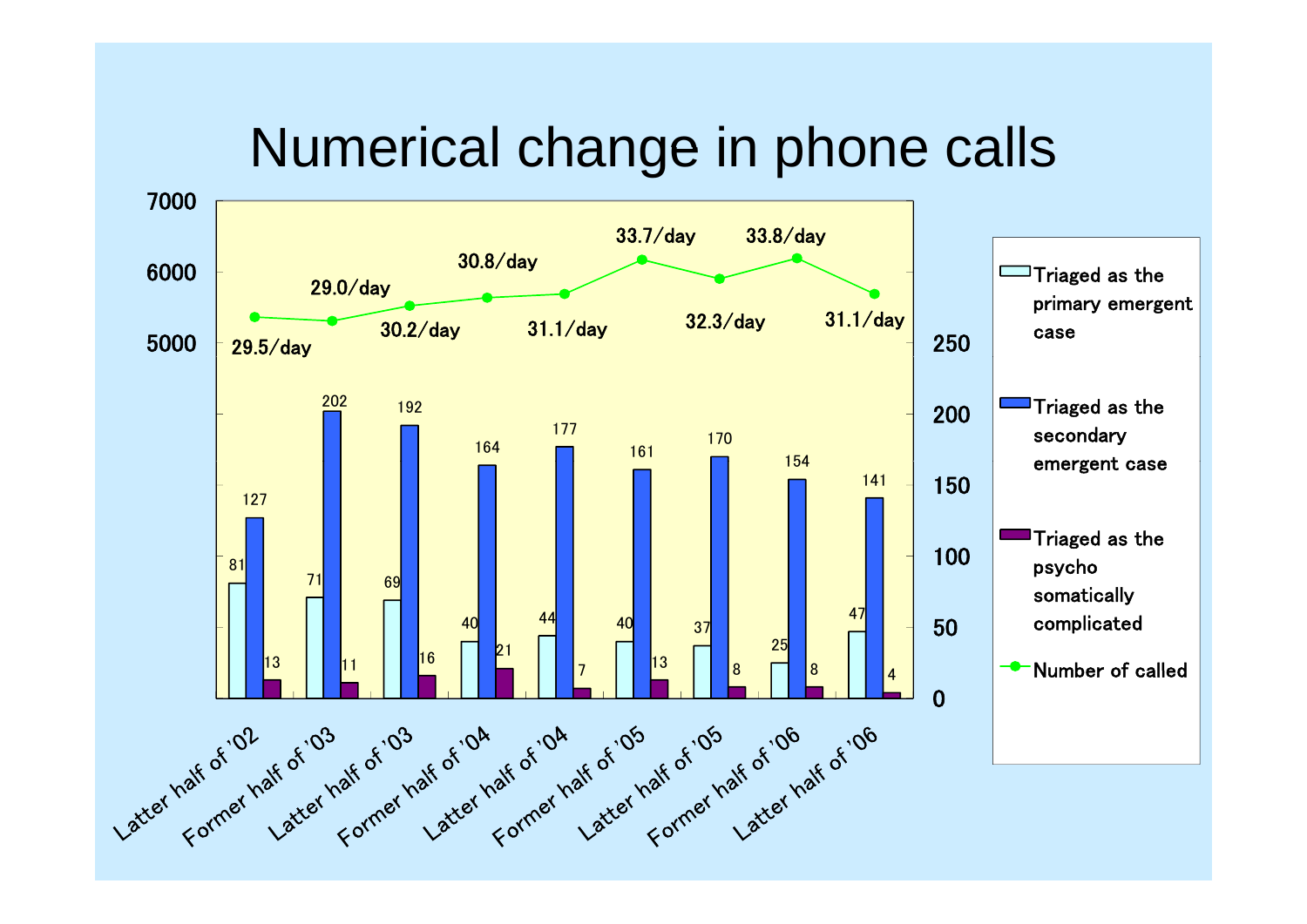### Change in the calls according to time

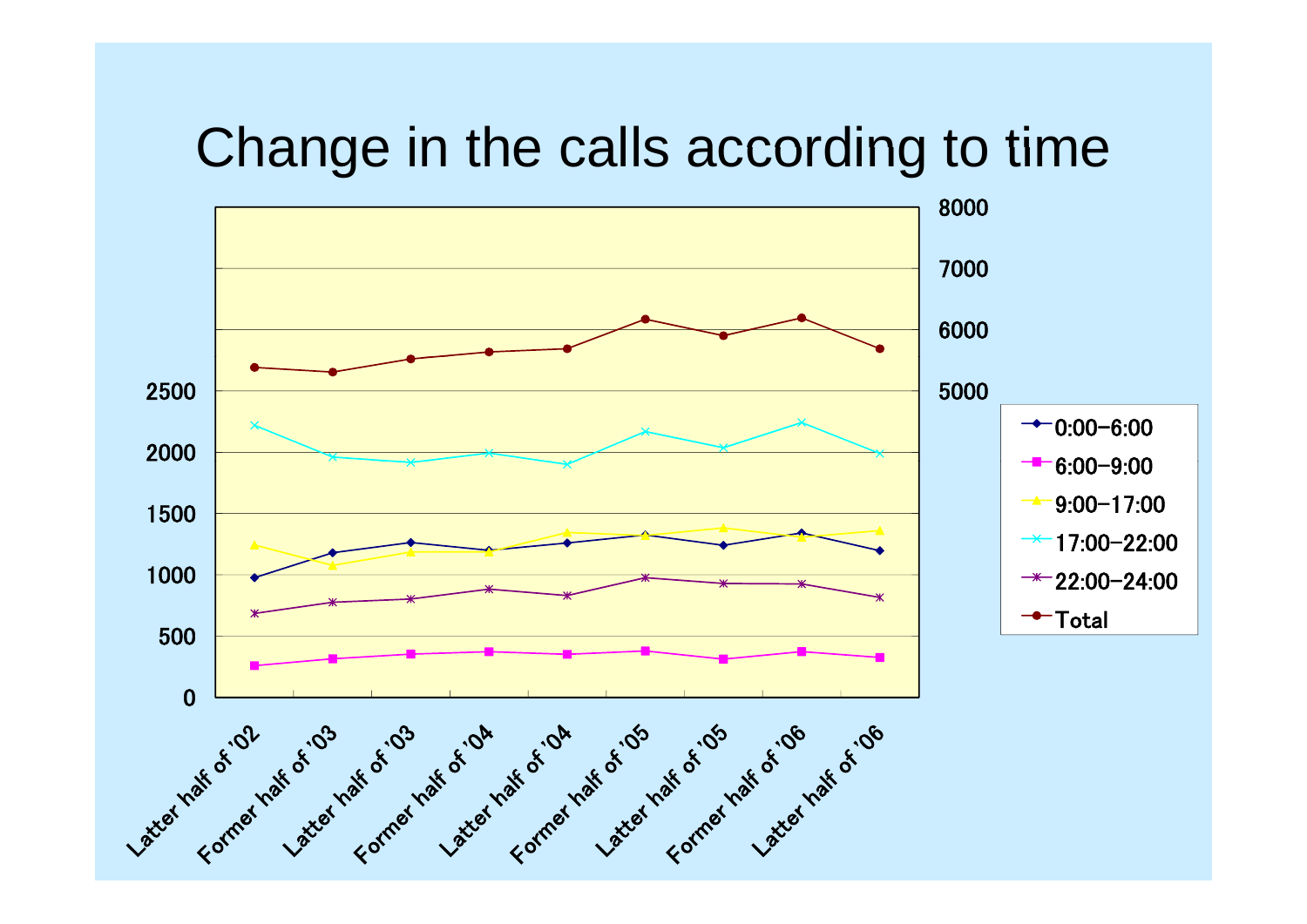# Change in Male/Female ratio

![](_page_4_Figure_1.jpeg)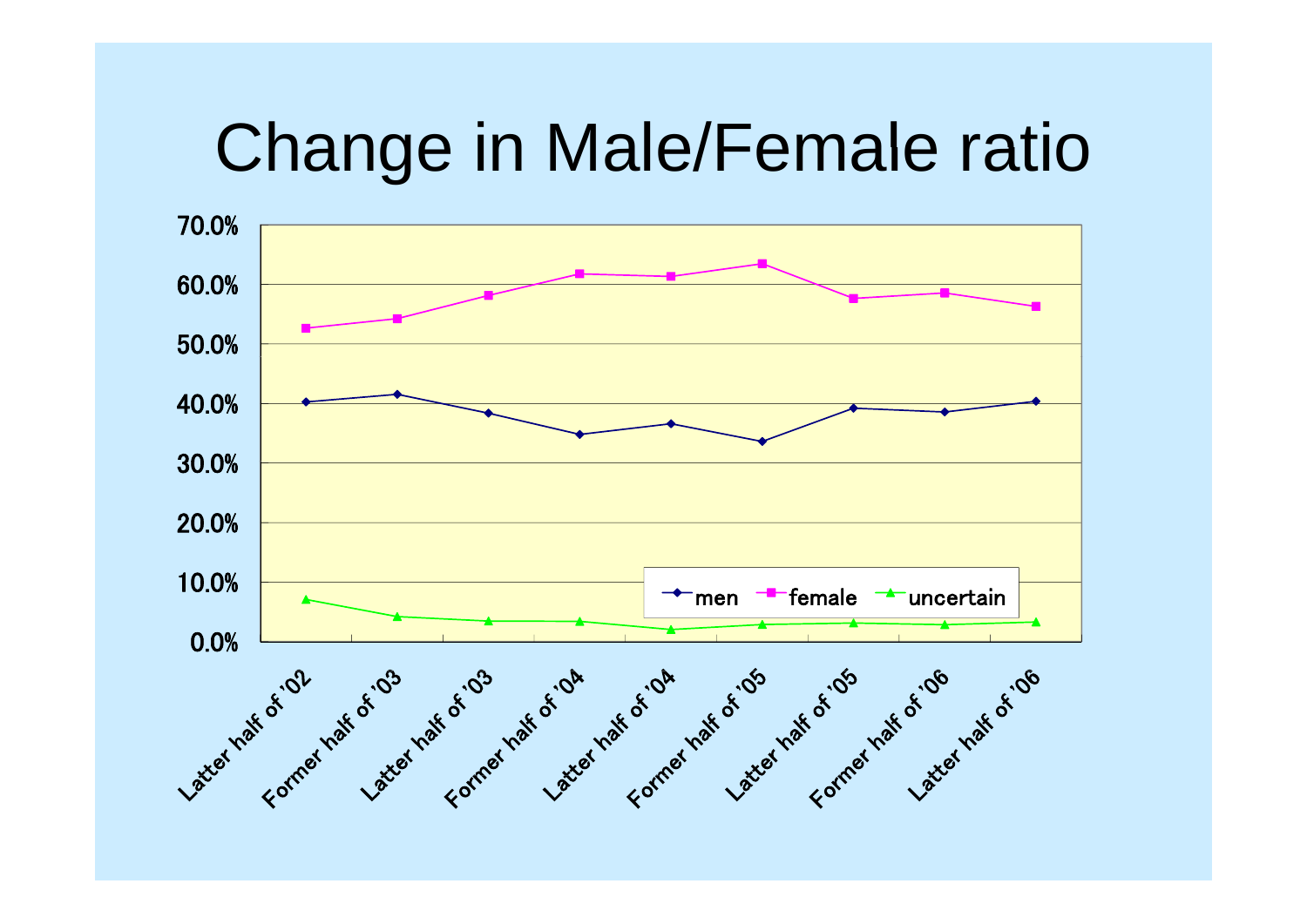### Distribution of Age of the patients

![](_page_5_Figure_1.jpeg)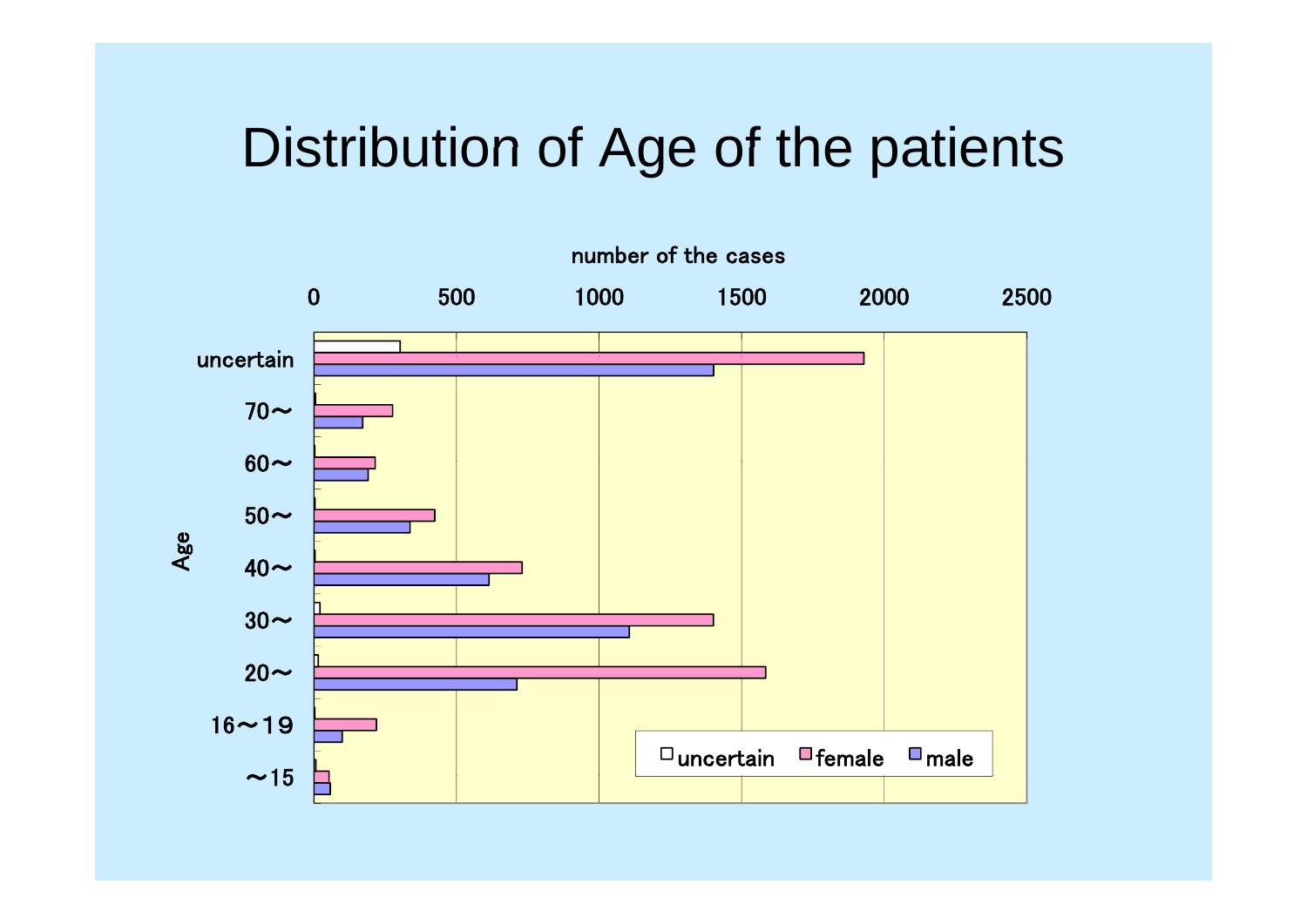### Who made the emergency call to MEICMI ?

![](_page_6_Figure_1.jpeg)

- $\Box$  Family member who lives with the patient
- $\Box$  Family member who does not live with the patient
- $\blacksquare$  Family member uncertain about living with him/her
- Other acquaintance
- **Police**
- **Emergency staff of the Fire Department**
- $\Box$  Psychiatric institution (public)
- $\n **Pychiatric institution (private)**\n$
- **Physical institution (general hospital & clinic)**
- Other public institution
- $\blacksquare$  Rehabilitation facilities
- $\blacksquare$  Institution for the welfare of the aged people
- $\blacksquare$  Others
- $\Box$  Uncertain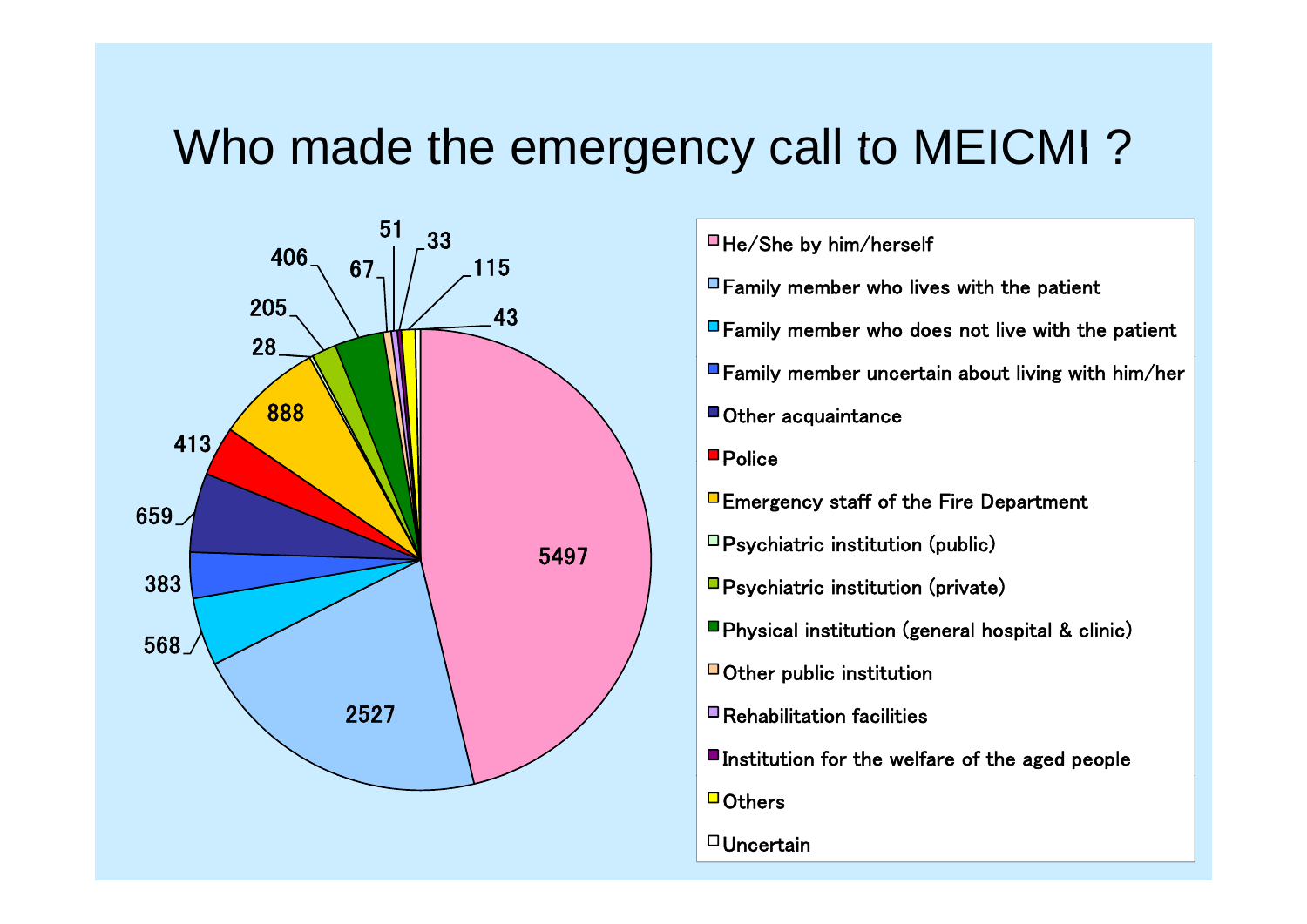# Where is the patient?

![](_page_7_Figure_1.jpeg)

![](_page_7_Figure_2.jpeg)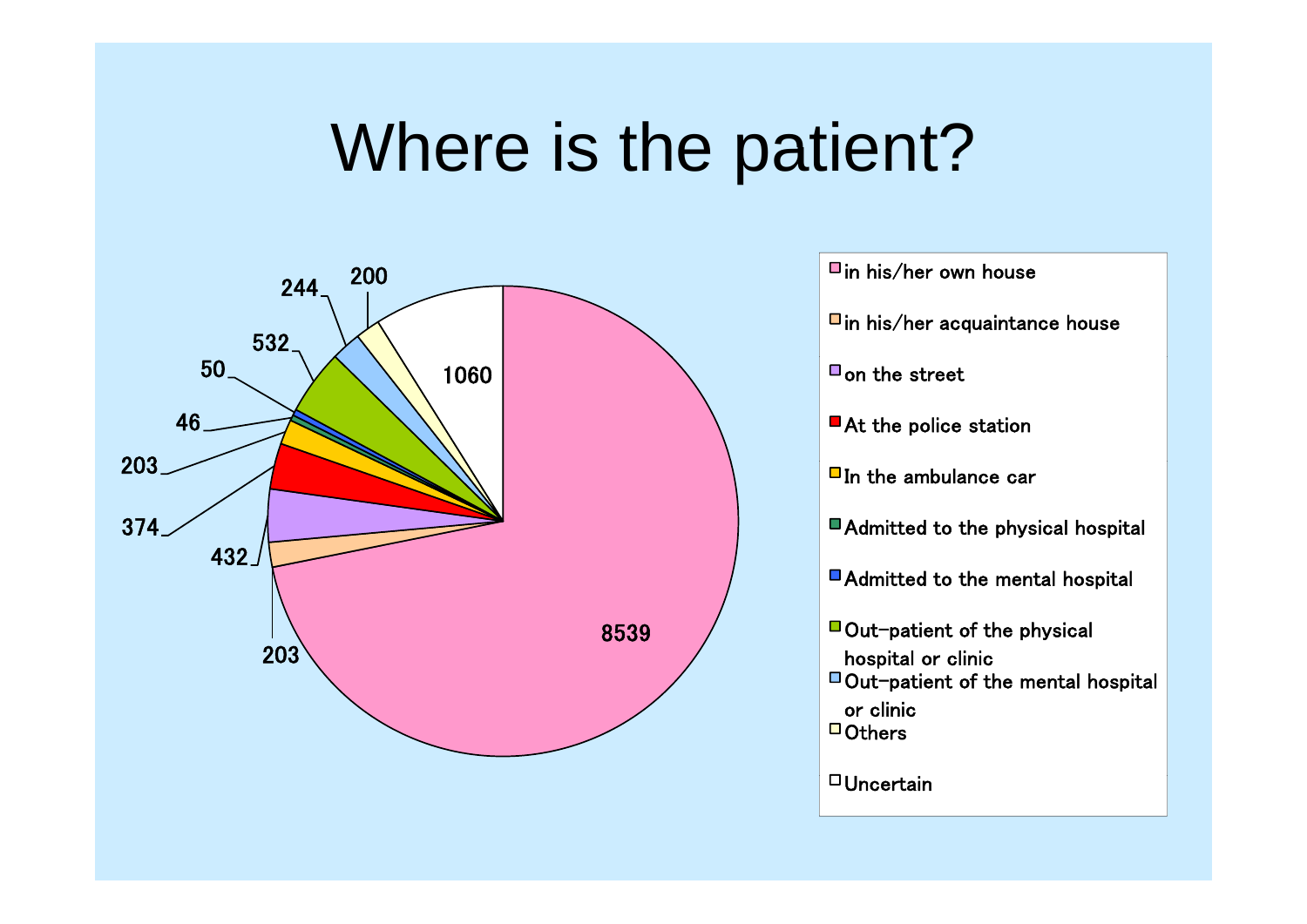### History of treatment (out-patient) for mental illness

![](_page_8_Figure_1.jpeg)

 $\Box$  being a out-patient of mental clinic

- $\blacksquare$  being a out-patient of psychiatric hospital
- having been out-patients but not being ut-patient now

having no history of treatment

 $\Box$ uncertain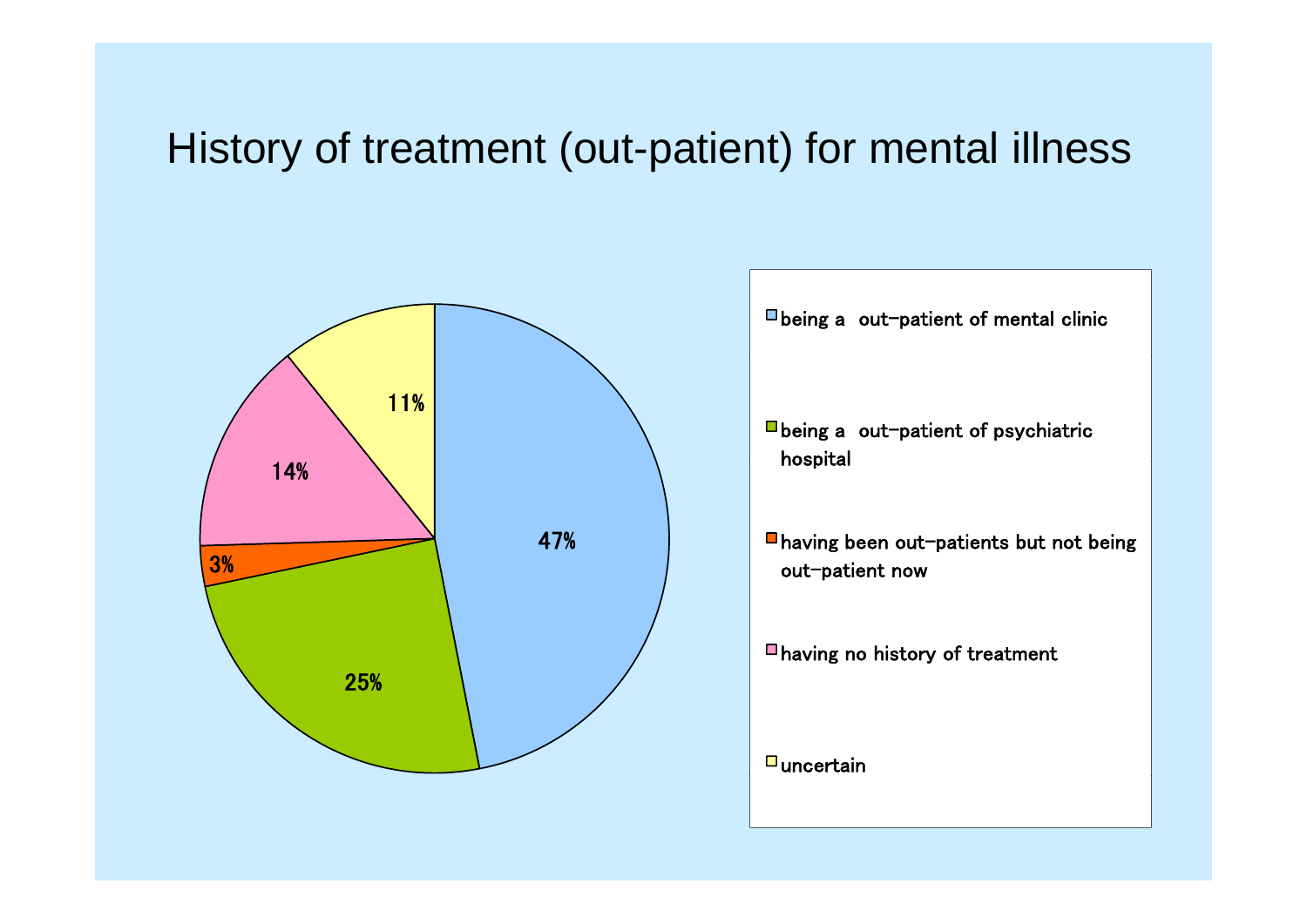# Major reason for phone call to MEICMI

![](_page_9_Figure_1.jpeg)

- **Request to get consultation**
- Request to introduce medical facilities
- **Request to introduce consulting facilities**
- Disorder of consciousness
- **Epileptic seizure**
- ■Violence
- Attempted suicide / desire to suicide
- Paranoid-hallucinatory state/strange behavior
- **Excitement/distraction**
- **Anxiety and depression**
- **Sleeping disorder**
- Eatin g disorder
- **Running out of medicine**
- Side effect of medicine
- $\blacksquare$  only physical symptom
- Others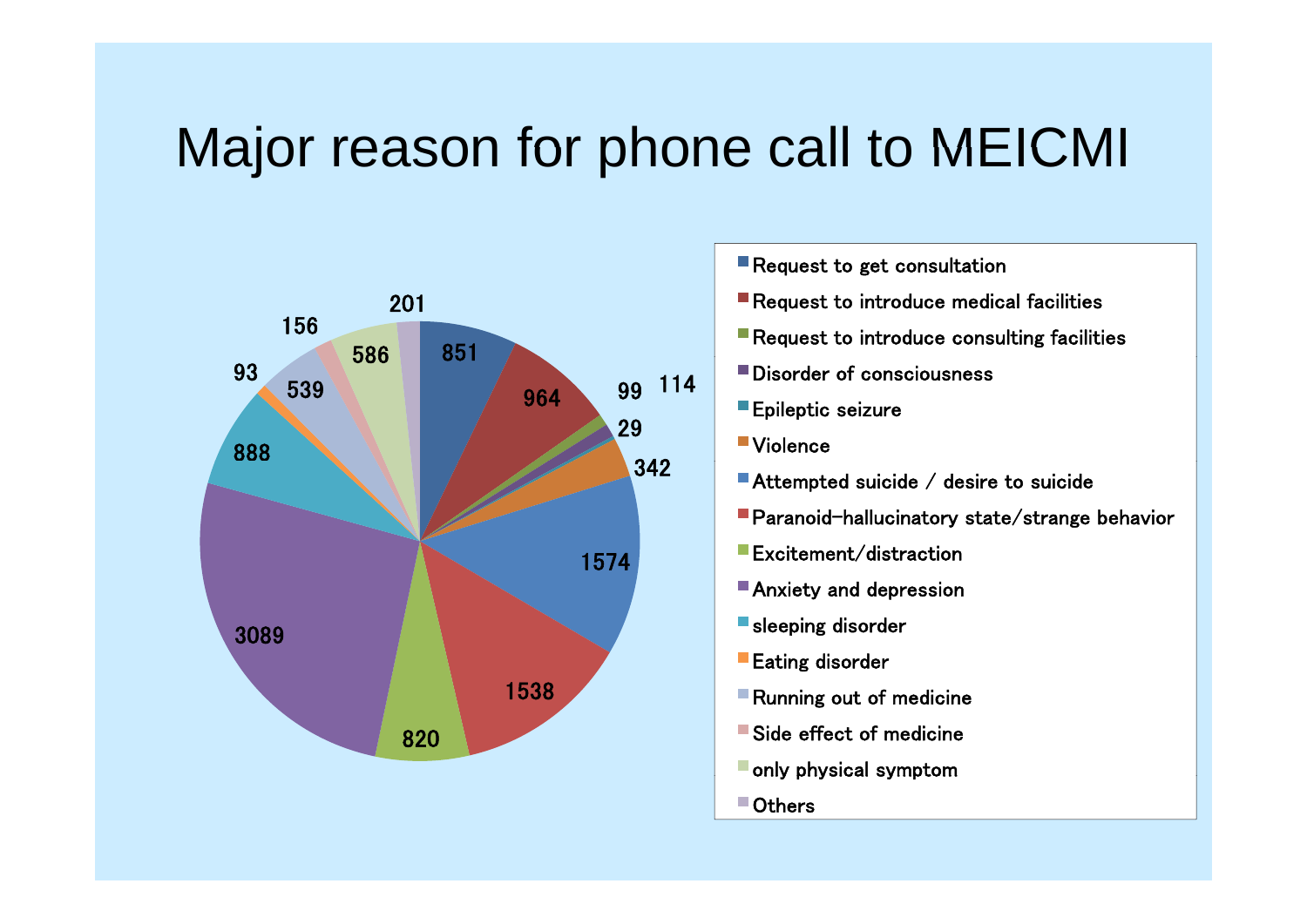# Change in major reason for phone call to MEICMI

![](_page_10_Figure_1.jpeg)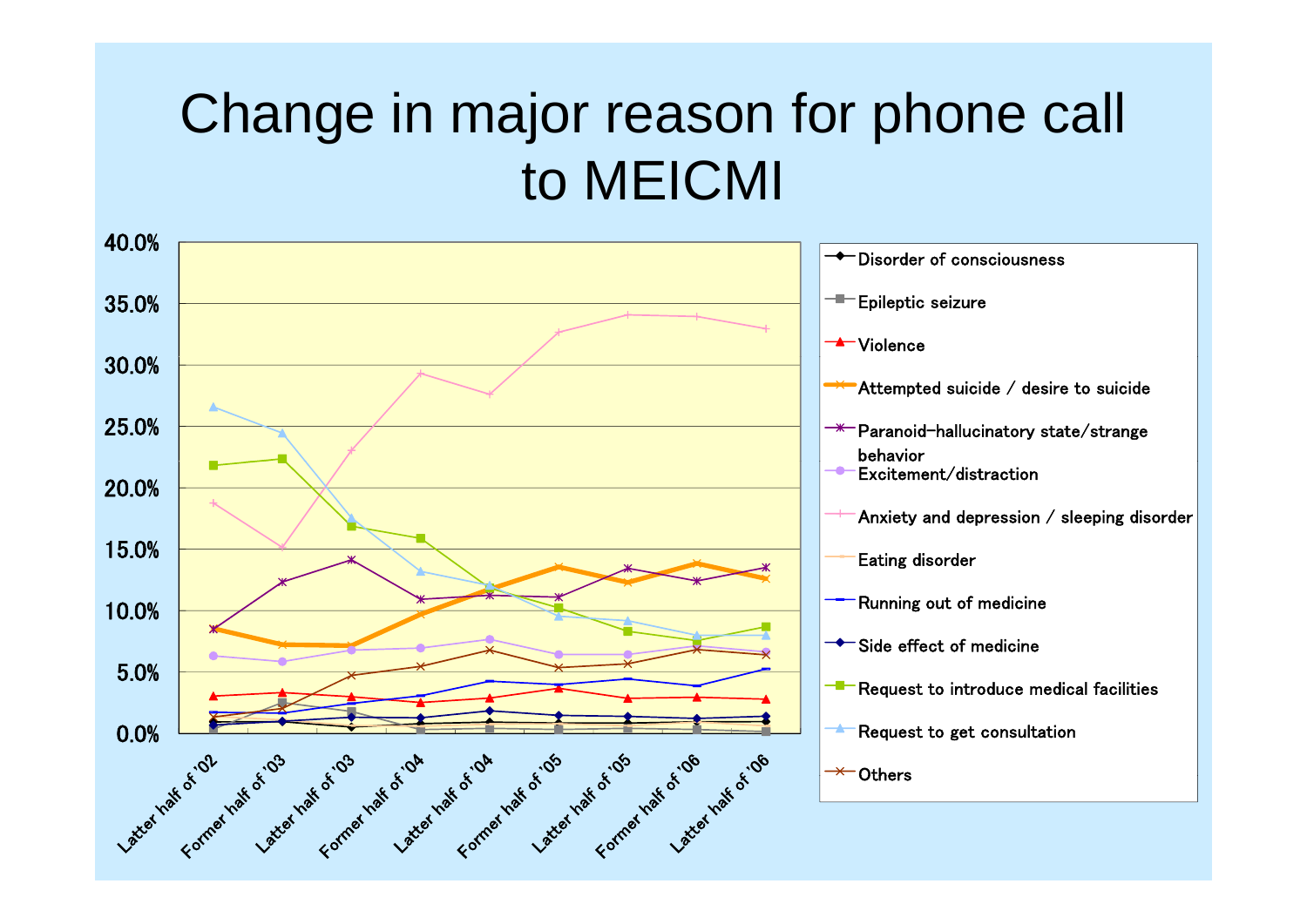### What MEICMI did for the emergency Phone Calls

![](_page_11_Figure_1.jpeg)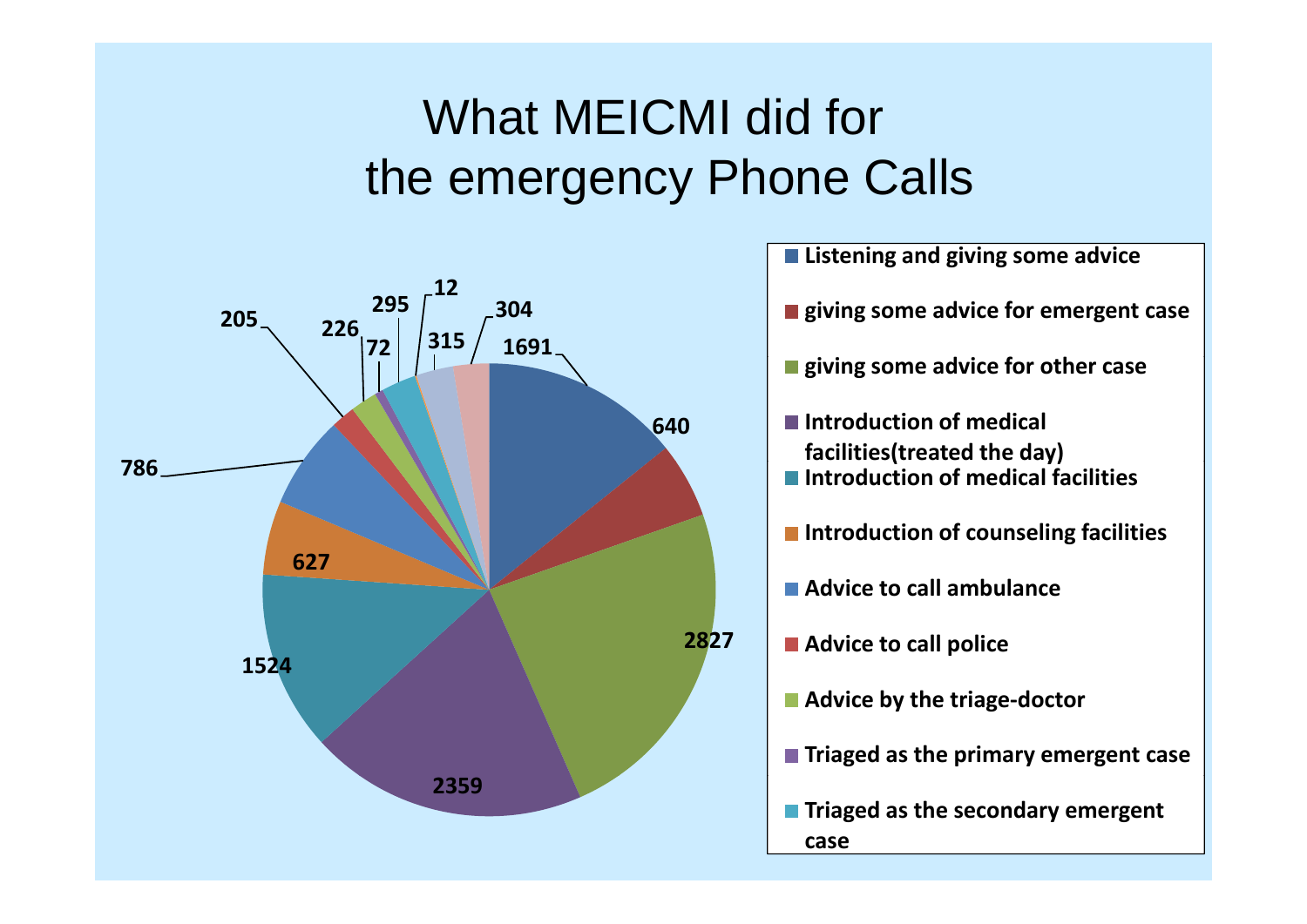# Change in what MEICMI did for the emergency Phone Calls

![](_page_12_Figure_1.jpeg)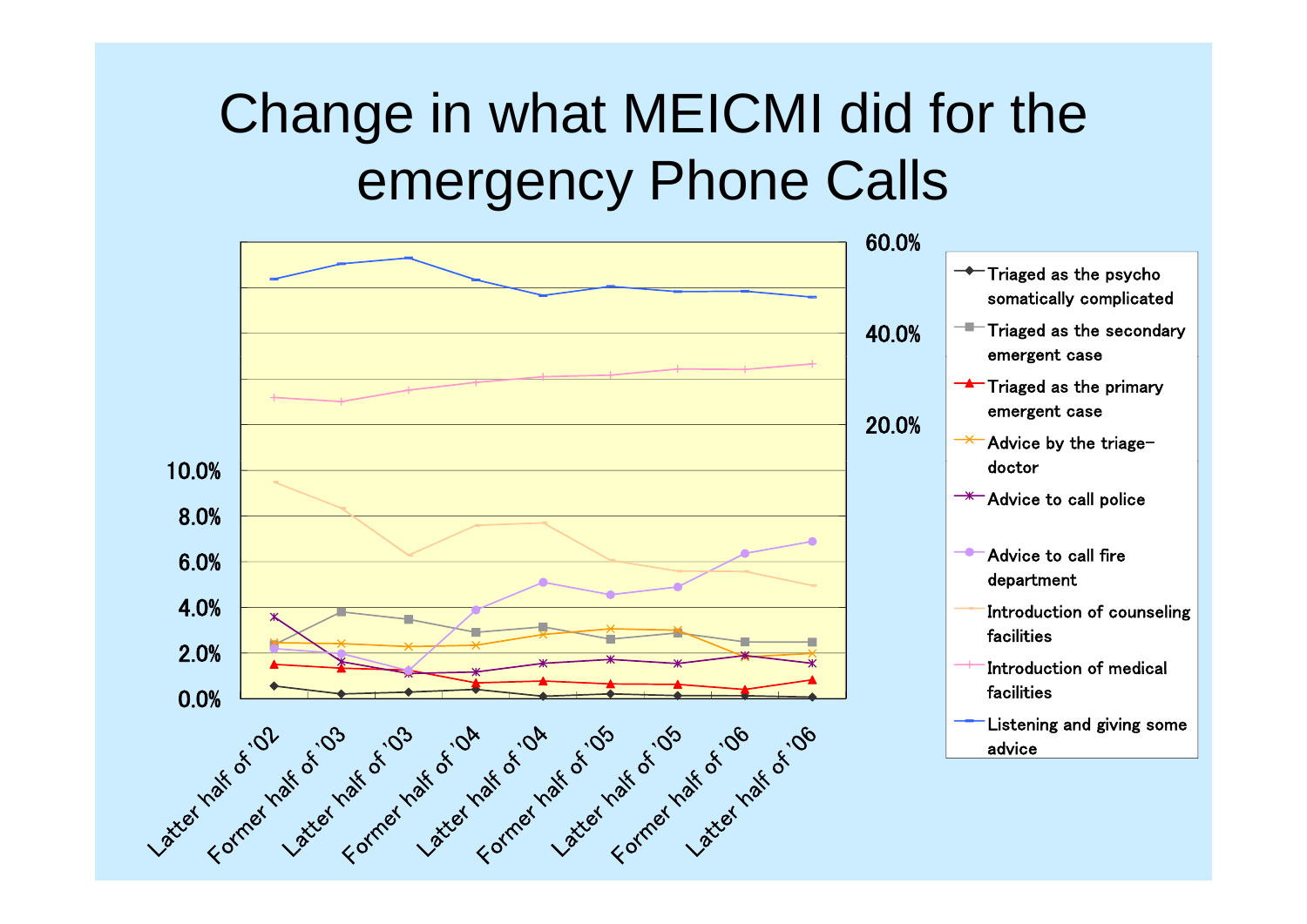What decision was made finally for the patient being triaged and brought to mental clinic, psychiatric hospital or facility for psychosomatically complicated

![](_page_13_Figure_1.jpeg)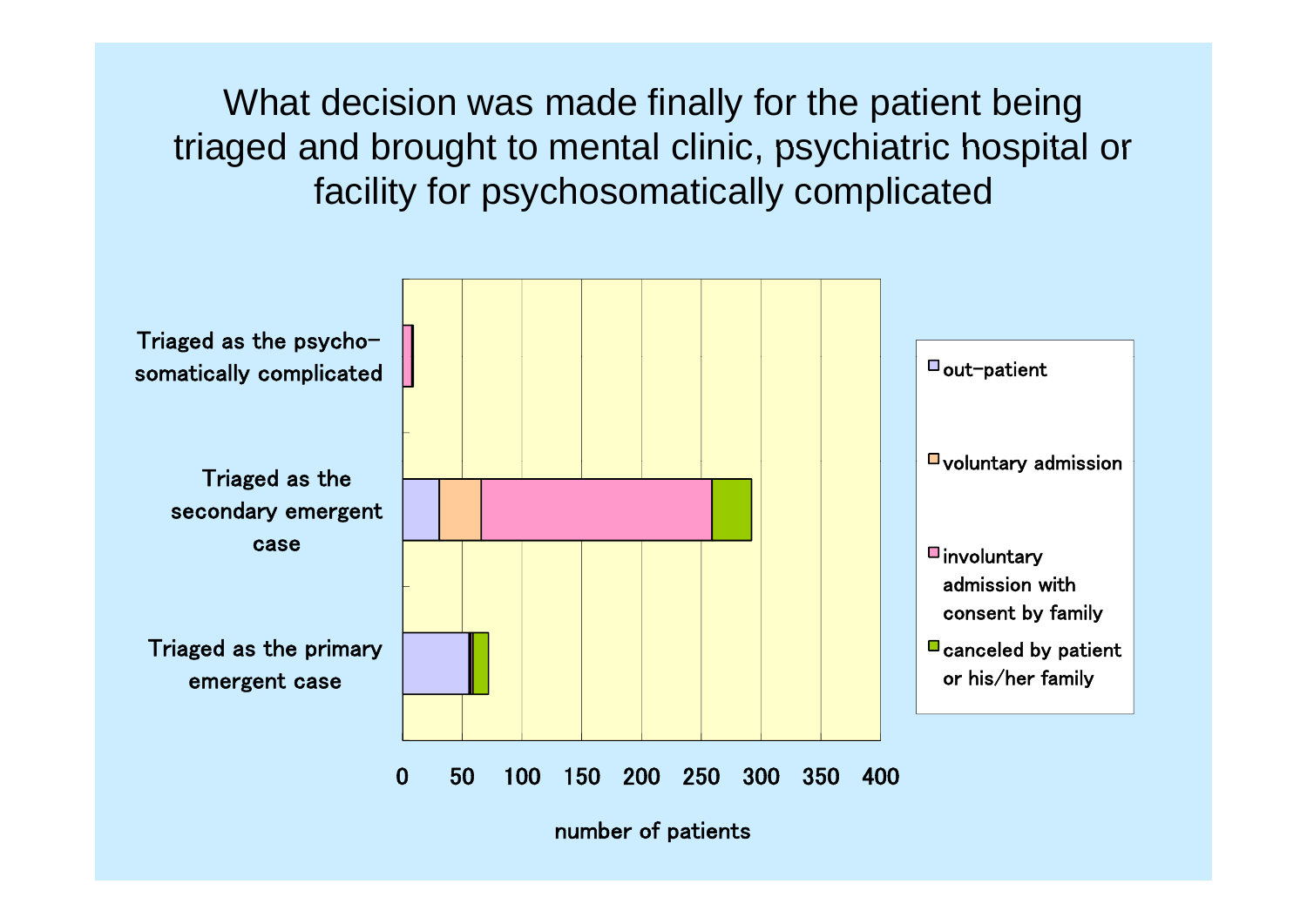### Distribution of diagnoses of patients being triaged as primary emergent, secondary emergent, or psychosomatically complicated caseF2: Schizophrenia Triaged as the psycho somatically  $\Box$  F3: Mood disorder □F4: Neurotic disorder Triaged as the secondary secondary complicated Fig. (1991) (1991) (1991) (1991) (1991) (1991) (1991) (1991) (1992) (1992) (1993) (1993) (1993) (1 disorder■F6: Personality disorder Triaged as the emergent case **For the set of the set of the set of the set of the set of the set of the set of the set of the set of the set of the set of the set of the set of the set of the set of the set of the set of the set of the s**  $\blacksquare$  F1: Mental and behavioral disorders riaged as the wat was also been also been also been also been also been also been also been also been also been primary emergent case  $\Box$ F7/8: Mental retardation F9: behavioral and emotional  $\Omega$  50 100 150 200 250 300 350 400 number of patients disorders■G4: Epilepsy  $\Box$  Others  $\Box$  Unspecified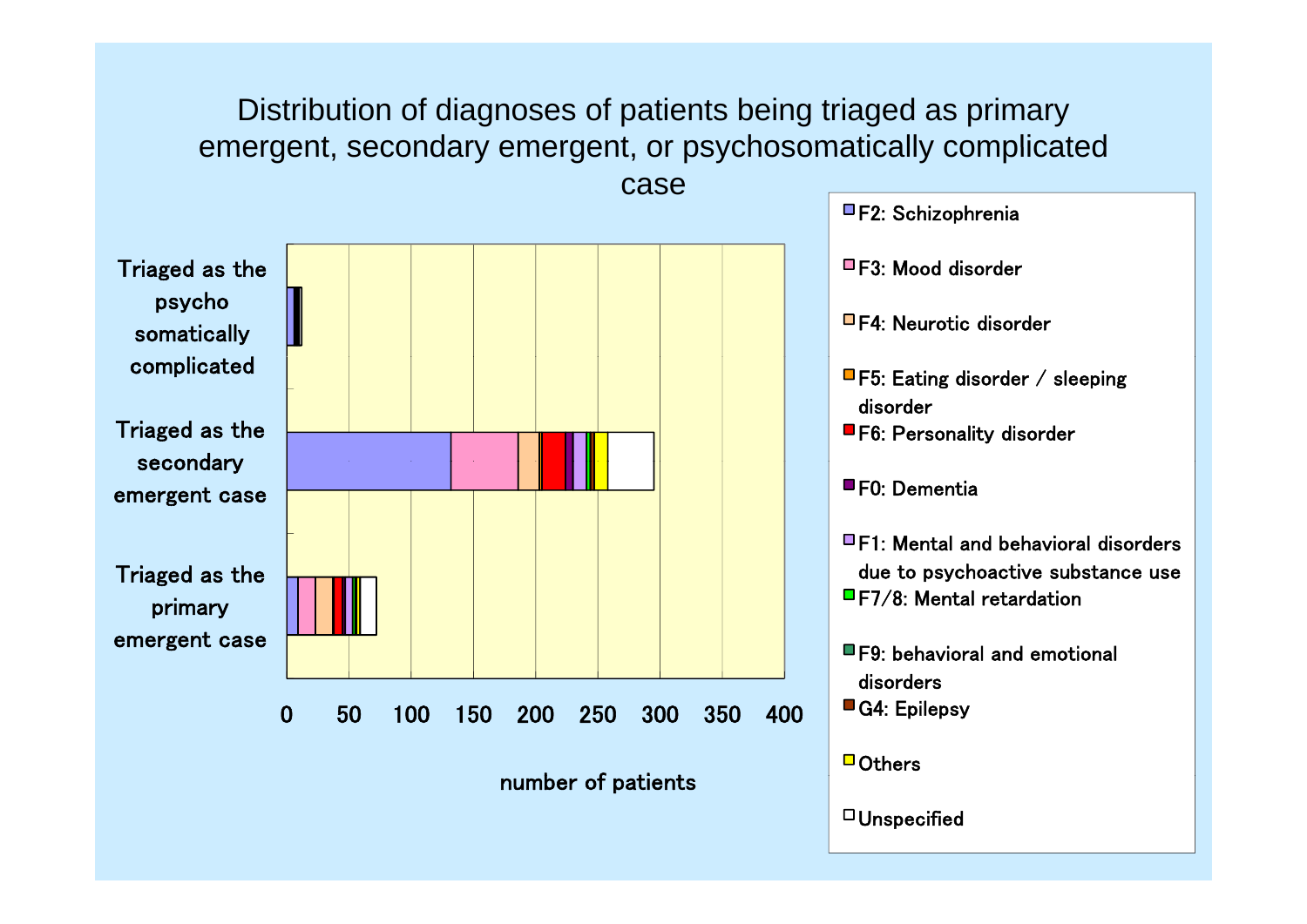# Measure of transportation

![](_page_15_Figure_1.jpeg)

 $\Box$  Public transportation facilities  $\blacksquare$  By car  $\blacksquare$  By taxi Ambulance car of the fire department ■ Patrol car of the police department

- Ambulance car of the private transportation company
- $\Box$  Others

 $\Box$  Unknown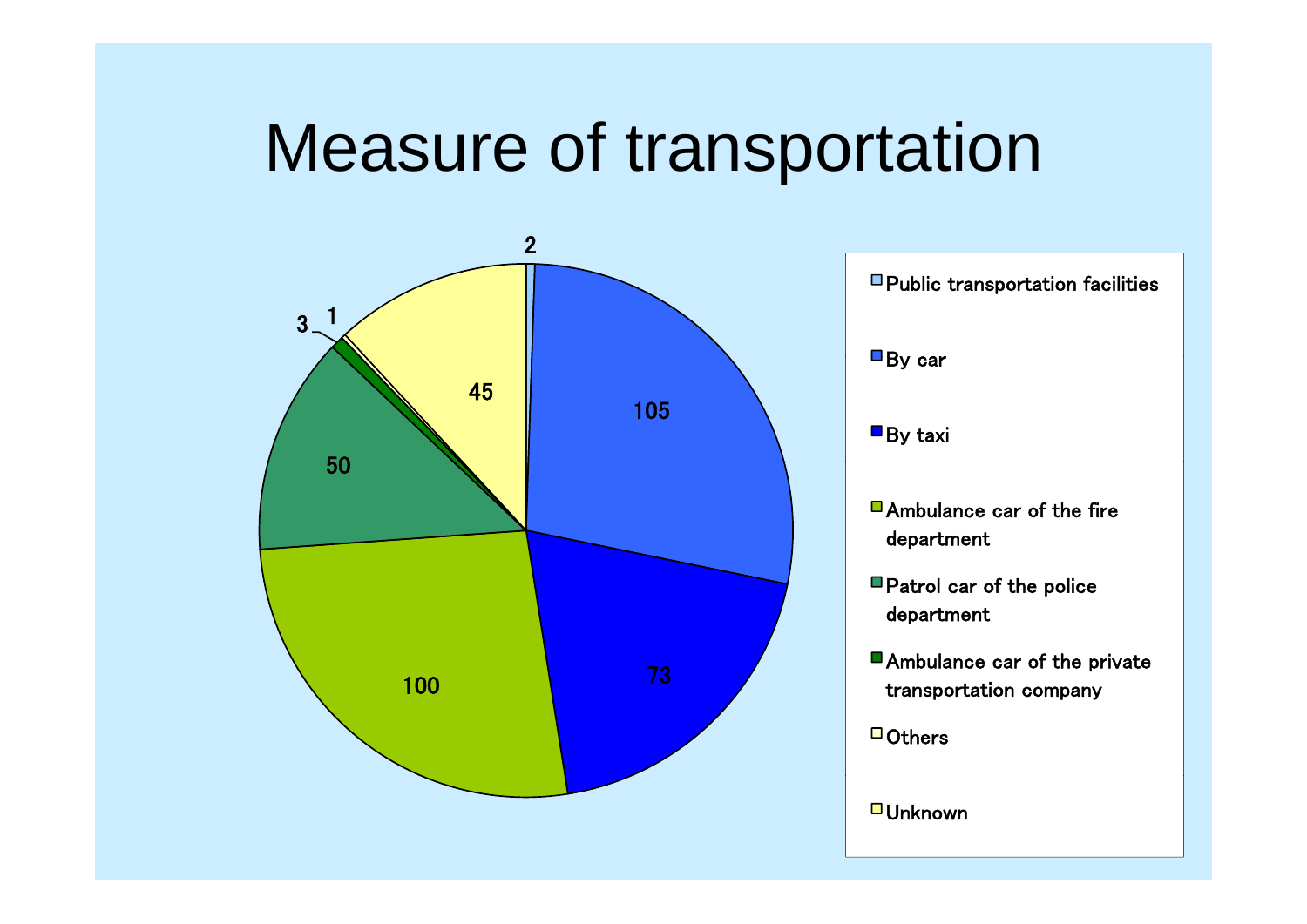### Reason of not being referred to medical facilities

![](_page_16_Figure_1.jpeg)

**no need of emergent treatment**

**to treat it the next day is better**

**refered to the somatical emer genc y g** 

- **high possiblity of hurting himself /herself or others because of mental disoder**
- **diorders due to psycho‐active substance use**

**treated by institution not to be saved for emergency**

**patient refused**

- **being not aggreed by the person responsible for protetion of th e patient wi ht mental di d sor der**
- **being not accompanied by the person responsible for protetion of the patient with mental disorder**
- **not having measures of transportation**

**not having medical insurance card**

- **overtime for primary emergent case**
- **no beds for secondary emergent case**
- **no beds for Psycho‐somatical case**
- **patient outside of Tokyo**
- **patient did not exist**
- **others**